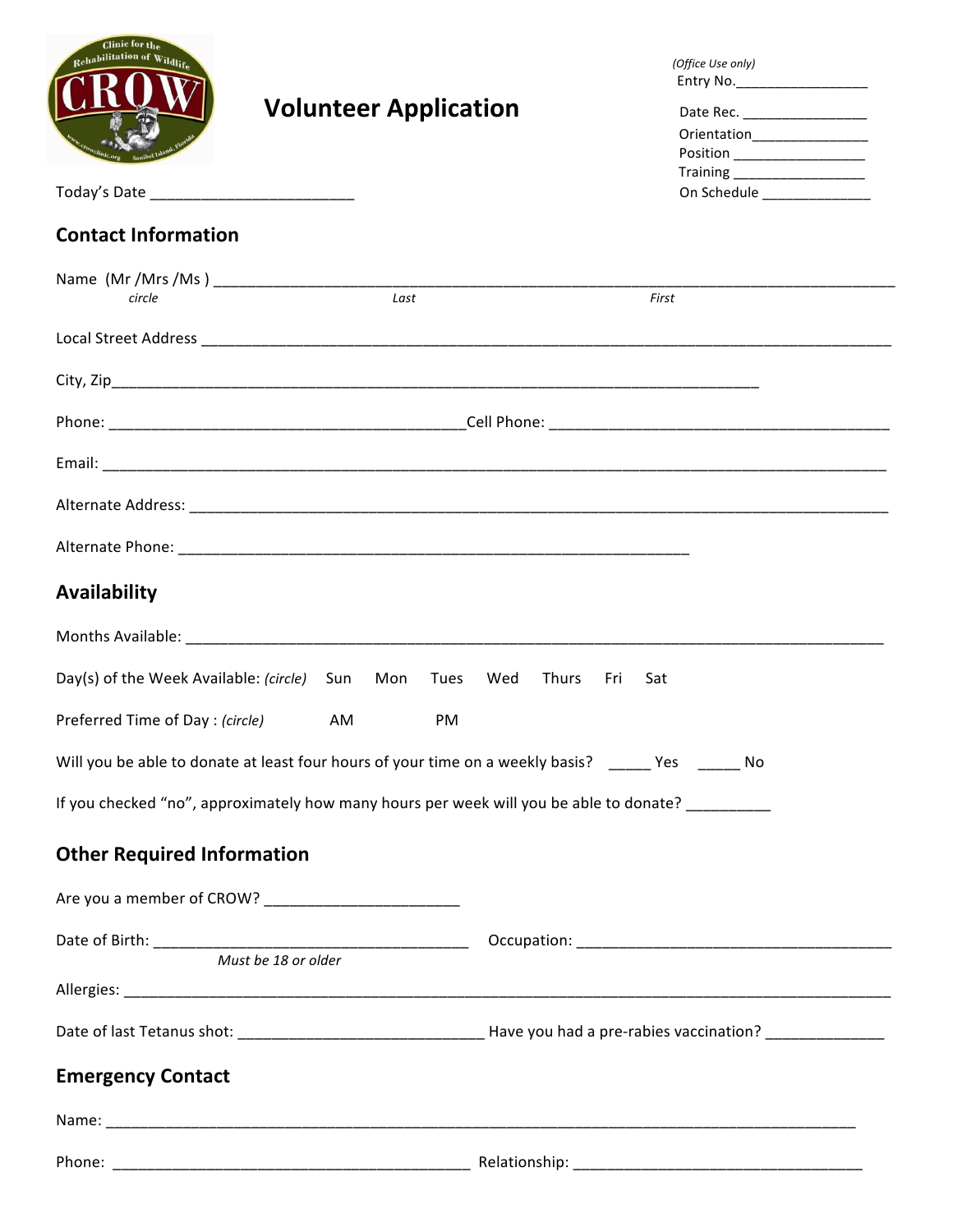### **Volunteer Positions that you are interested in: (please check)**

| Baby Room - Patient Care & Cage Cleaning     | Drop-off Point Driver (transport only)      |
|----------------------------------------------|---------------------------------------------|
| Outside - Patient Care & Cage Cleaning       | Emergency Rescue & Transport (VERT)         |
| Laundry                                      | Facilities & Grounds Repair/Maintenance     |
| <b>Gopher Tortoise Grazing</b>               | Administrative (mailings, data entry, etc.) |
| Gift Shop                                    | Events                                      |
| In-house or Outreach Education Presentations |                                             |

\_\_\_\_\_\_\_\_\_\_\_\_\_\_\_\_\_\_\_\_\_\_\_\_\_\_\_\_\_\_\_\_\_\_\_\_\_\_\_\_\_\_\_\_\_\_\_\_\_\_\_\_\_\_\_\_\_\_\_\_\_\_\_\_\_\_\_\_\_\_\_\_\_\_\_\_\_\_\_\_\_\_\_\_\_\_\_\_\_\_\_\_\_\_\_\_\_\_

\_\_\_\_\_\_\_\_\_\_\_\_\_\_\_\_\_\_\_\_\_\_\_\_\_\_\_\_\_\_\_\_\_\_\_\_\_\_\_\_\_\_\_\_\_\_\_\_\_\_\_\_\_\_\_\_\_\_\_\_\_\_\_\_\_\_\_\_\_\_\_\_\_\_\_\_\_\_\_\_\_\_\_\_\_\_\_\_\_\_\_\_\_\_\_\_\_\_

\_\_\_\_\_\_\_\_\_\_\_\_\_\_\_\_\_\_\_\_\_\_\_\_\_\_\_\_\_\_\_\_\_\_\_\_\_\_\_\_\_\_\_\_\_\_\_\_\_\_\_\_\_\_\_\_\_\_\_\_\_\_\_\_\_\_\_\_\_\_\_\_\_\_\_\_\_\_\_\_\_\_\_\_\_\_\_\_\_\_\_\_\_\_\_\_\_\_

\_\_\_\_\_\_\_\_\_\_\_\_\_\_\_\_\_\_\_\_\_\_\_\_\_\_\_\_\_\_\_\_\_\_\_\_\_\_\_\_\_\_\_\_\_\_\_\_\_\_\_\_\_\_\_\_\_\_\_\_\_\_\_\_\_\_\_\_\_\_\_\_\_\_\_\_\_\_\_\_\_\_\_\_\_\_\_\_\_\_\_\_\_\_\_\_\_\_

I would like to volunteer at CROW because: \_

Special skills/background (i.e. background in wildlife or animal care, educational programs, etc.):

I understand that volunteer services will be provided to the Clinic for the Rehabilitation of Wildlife (CROW) with no monetary or material compensation. Volunteers are not considered employees of CROW, and as such are not covered by Workers' Compensation. Volunteers are held to the same high standard of conduct as employees and other rules and regulations as stated in the Volunteer Handbook.

Signature **Community 1998** Signature **Community 1998** Date

### Please sign and return the following policies along with your application:

Volunteer Acknowledgement and Release of Liability, Non-Disclosure Agreement, Code of Conduct Agreement, Use of Devices on Hospital Property, Standard of Dress and Appearance, and Zoonotic Diseases

\_\_\_\_\_\_\_\_\_\_\_\_\_\_\_\_\_\_\_\_\_\_\_\_\_\_\_\_\_\_\_\_\_\_\_\_\_\_\_\_\_\_\_\_\_\_\_\_\_\_\_\_\_\_\_\_\_\_\_\_\_\_ \_\_\_\_\_\_\_\_\_\_\_\_\_\_\_\_\_\_\_\_\_\_\_\_\_\_\_\_\_

### **Return this filled out application to:**

CROW Volunteer Coordinator PO Box 150 Sanibel, FL 33957 Or fax to 239-472-2334 Or email to volunteers@crowclinic.org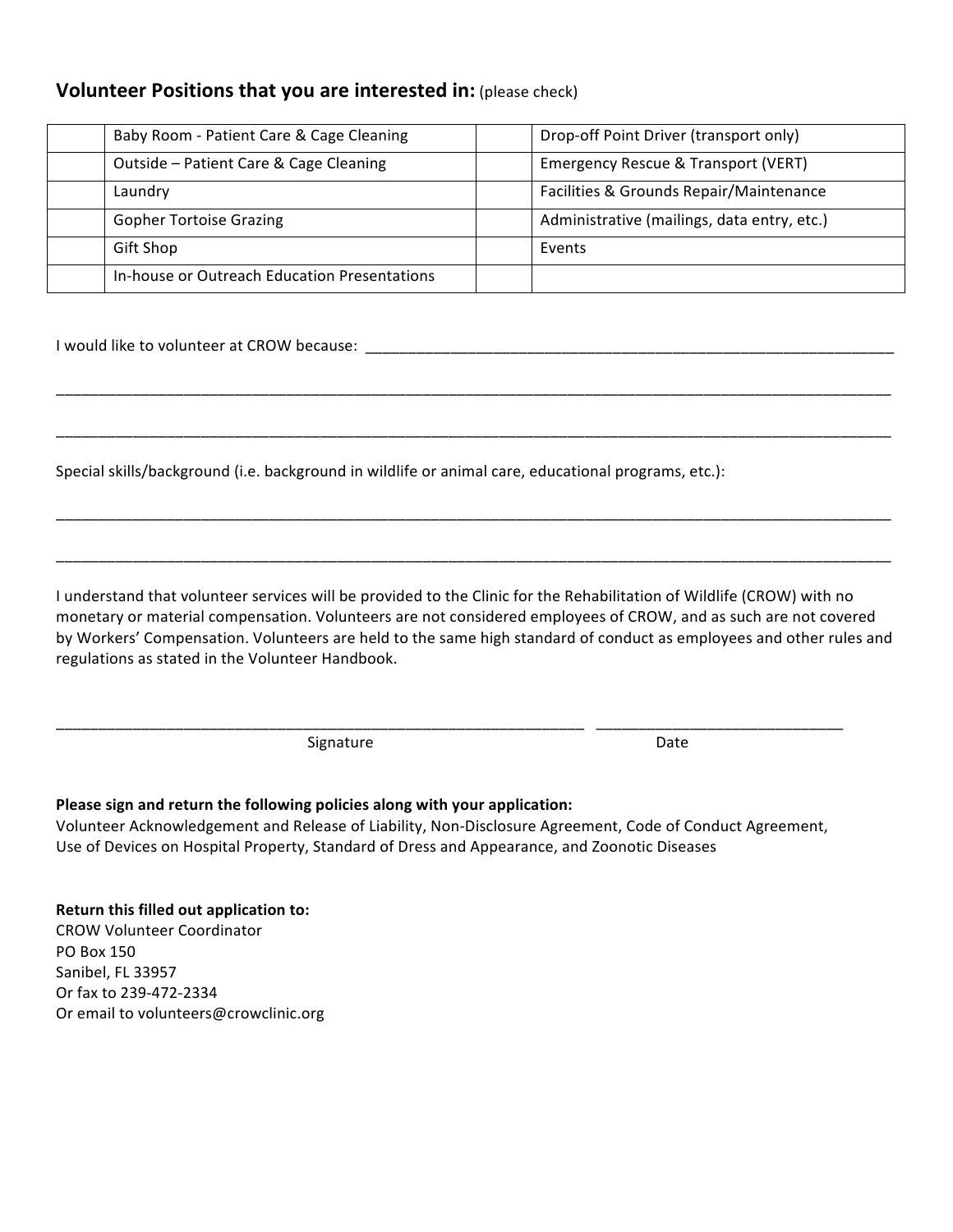

# **Volunteer Opportunities**

Thank you for considering a volunteer position at CROW. You can make the difference in helping hurt, injured and orphaned wildlife by using your time, talent and abilities through our opportunities below.

----------------------------------------------------------------------------------------------------------------------------------------------------------------------

All of CROW's patients require daily maintenance which can range from intensive to supportive care. CROW's medical staff is responsible for all intensive care patients and its volunteers contribute a great deal toward supportive care. Responsibilities include cage cleaning, diet preparation, patient feeding and overall support of CROW's medical clinic as deemed necessary.

### **Baby Room - Patient Care and Cage Cleaning**

Our babies require round the clock feeding, whether it be baby bird season during the spring, or baby squirrel season during the fall. You will work cooperatively with other volunteers and staff to feed, clean, enrich and medially care for the babies. You will also help with laundry, dishes and overall organization upstairs in the hospital.

### **Outside - Patient Care and Cage Cleaning**

Our patients outside are on the last step before being released, building up their muscles and working on skills they will need in the wild. You will work cooperatively with our rehabilitation staff and other volunteers to feed, clean and enrich patients in our outdoor enclosures. You will also help with laundry, dishes and overall organization downstairs in the hospital.

### **Laundry**

CROW's patients are stressed, often in pain and fearful. Clean laundry for patient handling and for the comfort of the animals is critical. Towels keep patients and staff safe during treatment. Volunteers are responsible for making sure that the hospital (both upstairs and downstairs) is readily stocked with clean laundry at all times. This responsibility is shared among all students, staff and volunteers but during busy season, these volunteers are invaluable.

### **Gopher Tortoise Grazing**

Gopher Tortoises are admitted to the hospital primarily due to vehicle collisions. Before they can be released into the wild, these animals must be able to show signs of mobility and appetite. Volunteers provide supervision necessary for these patients to receive at least one hour of grazing a day. This time acts as physical therapy for the tortoises. While grazing, volunteers complete the "Grazing Chart," noting the patient's progress.

### **Gift Shop**

The Visitor Education Center is one of CROW's most vital teaching tools. The Gift Shop volunteers welcome visitors to the center, provide a brief overview of CROW and help answer any questions. The proceeds from admissions and the gift shop sales directly support hospital patient care. Gift Shop volunteers ring up sales and admission fees, assist with product selection/customer service and help with cleaning and re-stocking shelves and displays.

### **In-house and Outreach Education Programming**

Education is one method CROW employs to help people understand the inter-relatedness among animals, people and the environment. CROW offers daily presentations in the education center and attends many events off-site for adults and youth groups. Volunteers work with the Education Coordinator and participate in these programs after becoming familiar with CROW, its mission and presentation content.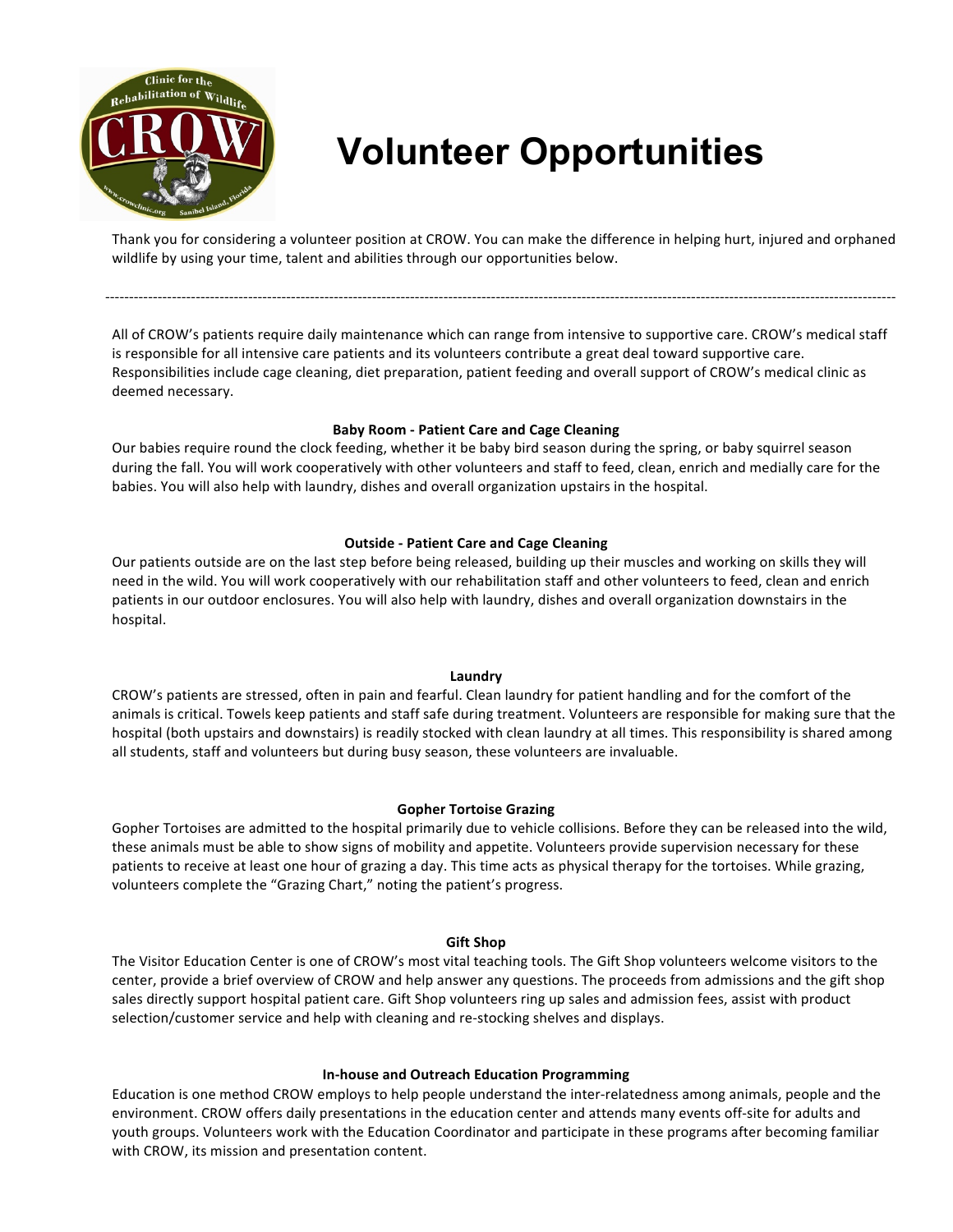### **Drop-Off Point Drivers (Transport only)**

Many of the people who actually find injured animals are unable to bring them to CROW. For this reason, CROW partners with eight domestic animal hospitals that act as temporary holding facilities for in-transit patients. Volunteer drop-off-point drivers travel to these locations, pick up patients, and bring them to CROW for treatment.

### **Volunteer Emergency Rescue and Transport (VERT)**

CROW provides services for hurt, injured and orphaned wildlife throughout Lee County. However, many of the people who find them, have never encountered a wild animal before and are not equipped to transport them. VERTs are volunteers who are "on call" and trained to handle/capture wildlife so that it may be brought to the nearest drop-off point relative to geographic location.

### **Facilities & Grounds – Maintenance/Repair/Upkeep**

CROW operates on a 12 acre campus comprised of the wildlife hospital and its outside enclosures, student housing and the Visitor Education Center (VEC). These volunteers perform duties to ensure the property and buildings are properly functioning, safe, and clean. Duties may include pressure washing, weather treatment, and overall reinforcement of enclosures' foundations, plumbing and electric repairs and maintenance, raking, mowing grass, trimming trees, weeding and planting native vegetation.

### Administrative (mailings, data entry, etc.)

These volunteers help support the CROW administrative staff with various duties -from stuffing envelopes, answering phones, and data entry to compiling lists and doing research. Computer skills are desired but not necessary. Schedules are worked out individually with each volunteer.

### **Events**

These volunteers help at CROW's various fund raising events. From the Taste of the Islands to our annual garage sale, CROW could not hold these important events without support from our volunteers. Duties include set-up, clean-up, ticket taking, cash handling, etc. No experience is required.

*NOTE:*

*Volunteers must be a minimum of 18 years of age.* 

All positions require an application, interview, visitor education center and clinic orientation/tour and training. *Expectation is applicant can commit to at least one regularly scheduled 4/5 hour shift a week (except on-call VERTs) or* another routine schedule.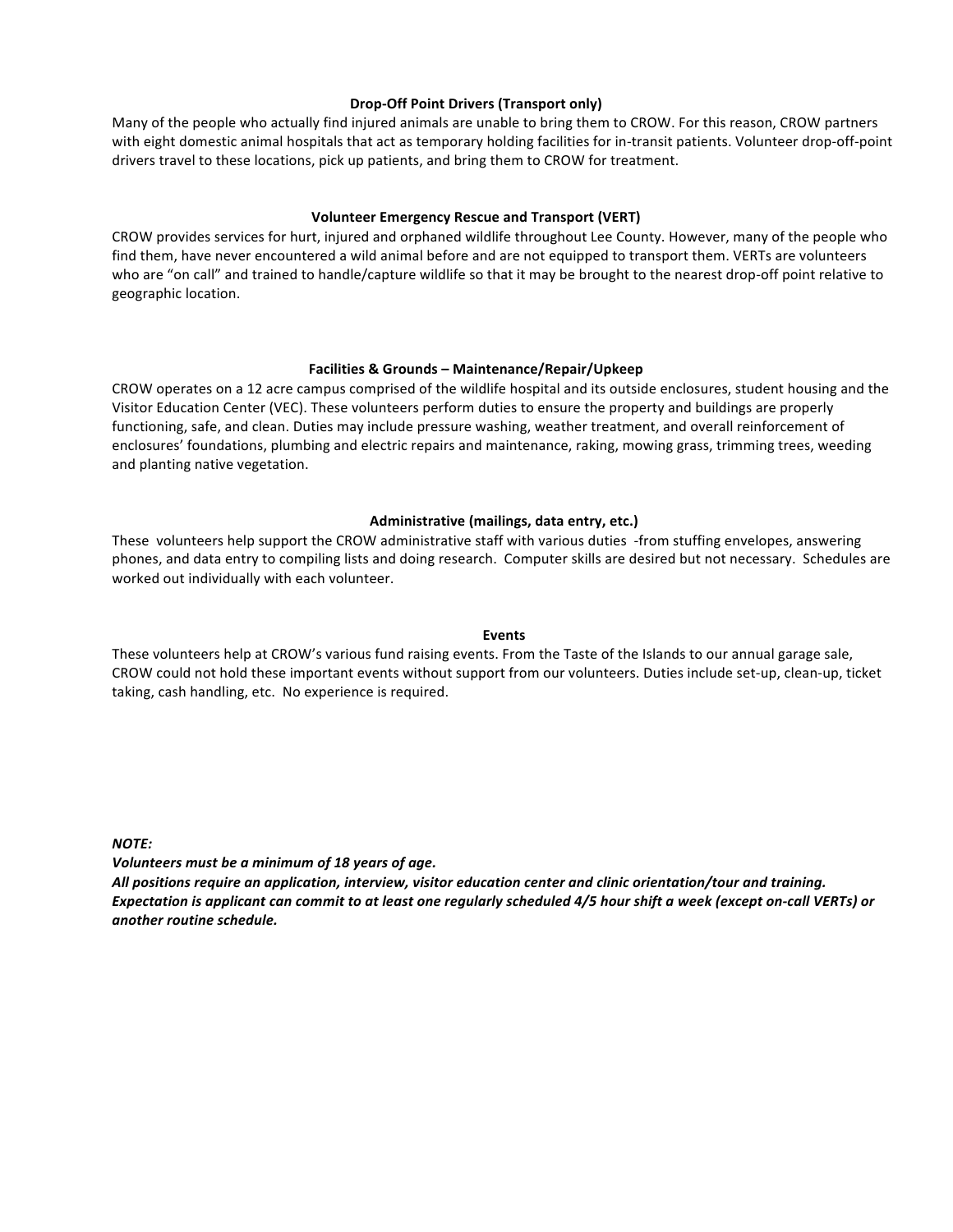

### **VOLUNTEER ACKNOWLEDGEMENT AND RELEASE OF LIABILITY**

THE UNDERSIGNED, in consideration of benefits received from working at CROW, Inc. as a Volunteer and for other good and valuable consideration, receipt and sufficiency of which is acknowledged, does herby for themselves, their heirs and personal representatives, release and discharge of CROW, Inc. board of directors, officers and members and each of them from all liability for loss, injury or damage arising from injury to the person, property or resulting in death of the undersigned, whether caused by negligence or otherwise while engaged in any activity whatsoever in relation to CROW, its officers, directors and members.

THE UNDERSIGNED further assumes all responsibility for and risk of bodily injury, death, property damage or otherwise while working for and on behalf of CROW.

THE UNDERSIGNED does, for themselves, their executors, administrators, heirs and assigns, release and forever discharge CROW, Inc., its officers, directors and members, together with their heirs, administrators; executors and assigns, from any and every claim, demand, action or right of action, of whatsoever nature, either in law or in equity, arising from or by reason of any bodily injury death and/or property damage resulting from any acts or incidents which may occur as a result of the undersigned's participation in any activities of any nature whatsoever associated with CROW, Inc.

THE UNDERSIGNED does, for themselves, their executors, administrators, heirs and assigns, acknowledge that working with wildlife, chemicals, tools and medications is inherently dangerous, that the undersigned is not and will not be covered by any form of insurance, including worker's compensation or other medical insurance, and does further assure CROW, Inc., that they will not commence or continue working a s Volunteer should the undersigned become aware of any physical condition, including pregnancy, which would increase the undersigned's risk of injury or death.

THE UNDERSIGNED does hereby confirm to CROW, Inc., that when working with actual patients, they have received a tetanusdiphtheria (Td) vaccine inoculation within then (10) years of date of this Acknowledgement and Release and further agrees to receive subsequent inoculations required to protect the undersigned from tetanus infection while performing extern work on behalf of CROW, Inc.

THE UNDERSIGNED acknowledges that they have carefully read the above release and executes this Release as their own free act and deed.

THE UNDERSIGNED also agrees that CROW may take and use photographs of me with or without my name and for any lawful purpose, including, but not limited to, such purposes as publicity, illustration, advertising, and Web content, without compensation. Furthermore, I hereby consent that such photographs are CROW's property and they shall have the right to sell, duplicate, reproduce, and make their lawful uses such photographs as they may desire, free and clear of any claim whatever on my part.

THE UNDERSIGNED understands and agrees that I may be terminated from volunteering for CROW or asked to leave the premises at any time for inappropriate behavior or failure to adhere to CROW's standards of conduct.

THE UNDERSIGNED also acknowledges that they have received a copy of CROW's "Zoonoses" information, "Non-Disclosure Policy" and "Code of Conduct" and they have read all of the information on said forms and agree to abide by all requirements as listed.

This Release contains the entire agreement between the parties and this Release is contractual and not merely recital.

\_\_\_\_\_\_\_\_\_\_\_\_\_\_\_\_\_\_\_\_\_\_\_\_\_\_\_\_\_\_\_\_\_\_\_\_\_\_\_\_\_\_\_\_\_\_\_\_\_\_\_\_\_\_\_\_\_\_\_\_\_\_\_\_\_\_\_\_\_\_\_\_\_\_\_\_\_\_\_\_\_\_\_\_\_\_\_\_\_\_\_\_\_\_\_\_

Volunteer Signature **Date** Date of Contract Contract Contract Contract Contract Contract Contract Contract Contract Contract Contract Contract Contract Contract Contract Contract Contract Contract Contract Contract Contrac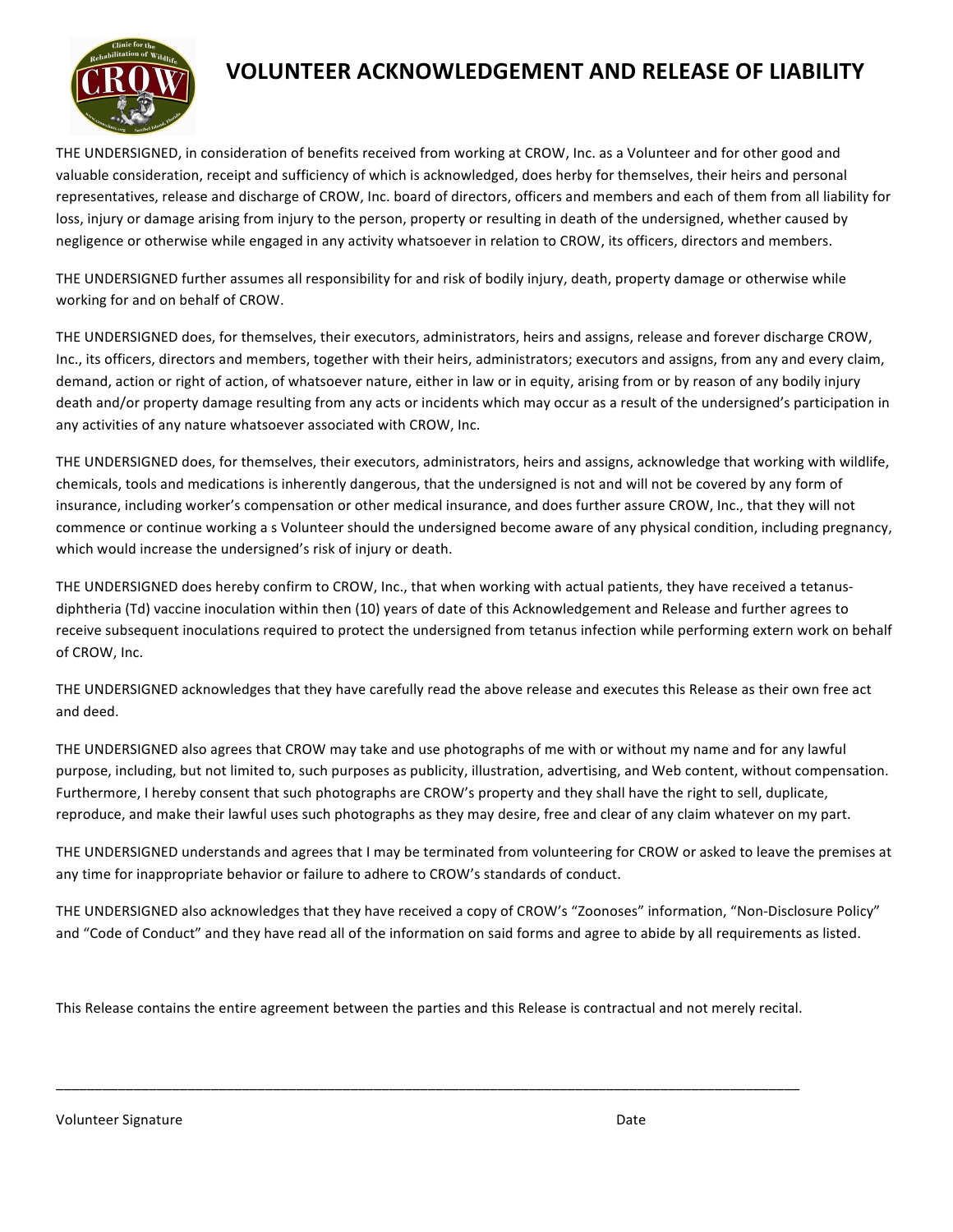

## **Non-Disclosure Agreement**

It is the policy of CROW that all information concerning any current, past or potential CROW patient or employee is considered confidential, whether it be written, spoken or otherwise communicated or obtained. All said information, i.e. files, records, personal information or personnel matters, etc., on any patient, employee, finder, treatment, etc. constitutes privileged information and is to be treated in a strictly confidential manner. Any discussion concerning the status of any current, past or potential patient or employee will be handled solely by the Executive Director or designee.

Questions from media sources will be handled solely by the Executive Director. No photographs will be taken on the **CROW** property without prior consent of the Executive Director or designee. Any printing, copying or operation of electronic media, which includes Internet Web Sites and/or Blogging, in order to release confidential information to any outside party, entity or organization is strictly prohibited and is a violation of the confidentiality policy. This would result in immediate dismissal.

By signing your application on the designated line, you confirm acknowledgement and agreement of the above stated policy. Your signature will be required upon application and annually thereafter, or at any other time deemed necessary by the Executive Director. Please read carefully the statement below:

*I* fully understand and agree that **I am not**, at any time, to disclose, communicate or reveal any CROW related *business, information, records, files, etc., or any other matters contained therein, to any unauthorized individuals or* organizations outside of CROW. Also, any knowledge or witness of said breach of the above Confidentiality Policy by any party or parties shall be reported immediately to your immediate supervisor.

*I* understand that *I* am not to use the CROW logo or any other CROW animal depiction on a business card, *document, etc., nor purport to represent myself as an agent of CROW to the public.* 

 \_\_\_\_\_\_\_\_\_\_\_\_\_\_\_\_\_\_\_\_\_\_\_\_\_\_\_\_\_\_\_\_\_\_\_\_\_\_\_\_\_\_\_\_\_\_\_\_\_\_\_\_\_\_\_\_\_\_\_\_\_\_\_\_\_\_\_\_\_\_\_\_\_\_\_\_\_\_\_\_\_\_\_\_\_\_\_\_\_\_\_\_\_

*I* further understand that any violation of this agreement shall be sufficient grounds for immediate termination.

Signature and the state of the state of the state of the state of the state of the state of the state of the state of the state of the state of the state of the state of the state of the state of the state of the state of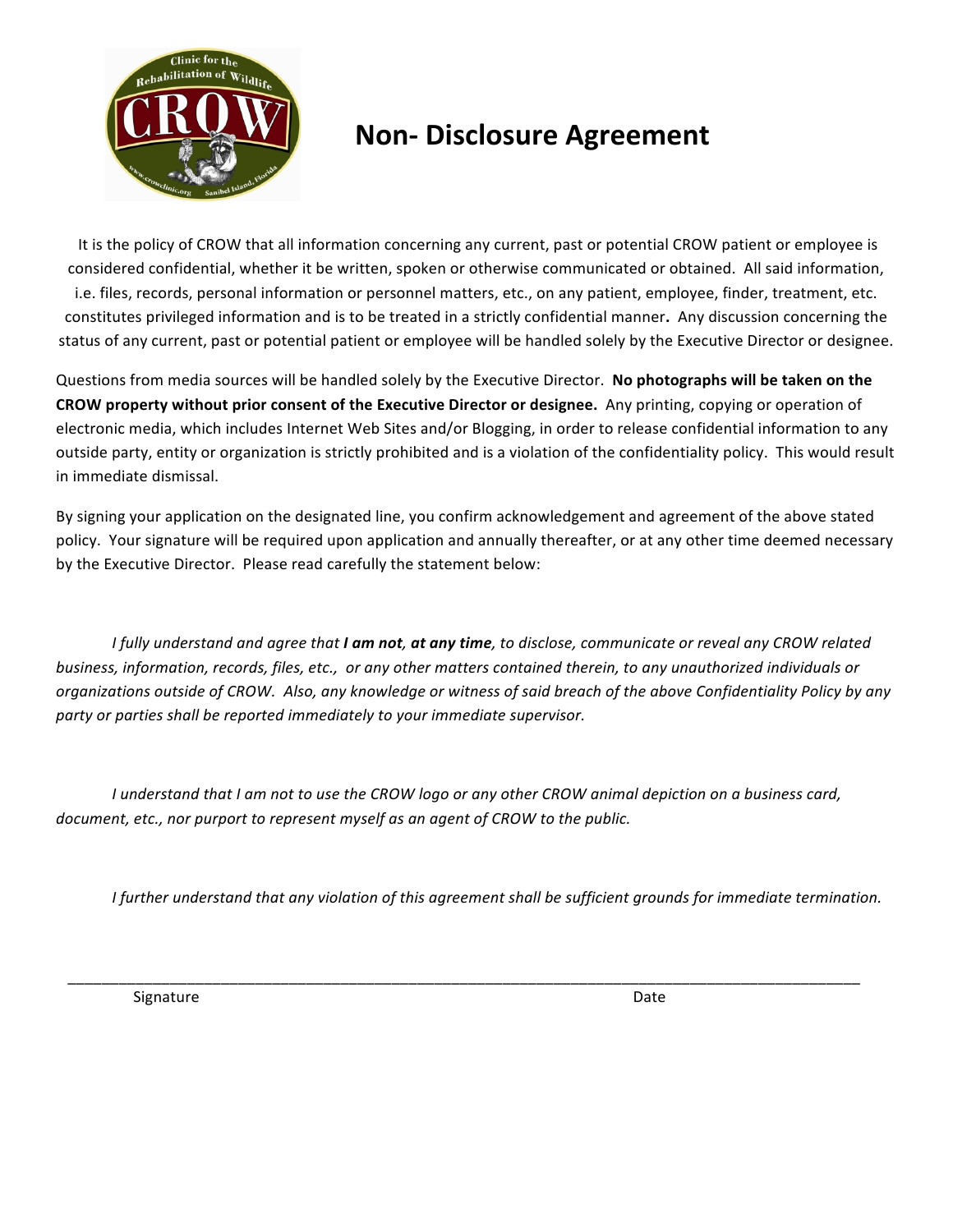

## **Code of Conduct Agreement**

CROW is a nonprofit organization committed to saving lives through compassion, care and education. Participation in CROW's volunteer program is subject to the observance of our organization's rules and procedures. The activities outlined below are strictly prohibited. Any volunteer who engages in any of these behaviors is subject to discipline, up to and including termination and dismissal from the volunteer program.

- Abusive language toward staff members, students, volunteers or the public.
- Discourtesy or rudeness to any individual or group.
- Verbal, physical or visual harassment of another individual or group.
- Actual, threatened or implied violence toward any individual or group.
- Conduct endangering the safety, well-being or health of others.
- Bullying or taking unfair advantage of any individual.
- Failure to cooperate with the staff.
- Possession of or use of alcoholic beverages or illegal drugs on CROW property, or, reporting to CROW while under the influence of illegal drugs or alcohol.
- Bringing dangerous or unauthorized materials onto CROW property. These include firearms, explosives, other weapons or similar, potentially dangerous items.

## **Use of Electronic Devices on Hospital Property**

CROW is a wildlife hospital where great focus and attention to detail is critical in performing all job functions. To avoid unnecessary distractions and noise while working in patient and office areas, please refrain from carrying personal electronic devices (cell phones, ipods, mp3 players, etc.) If a situation requires you to carry your cell phone, please inform the Staff Veterinarian or Clinic Office Manager and ensure it is placed on silent or vibrate only. Personal calls should be limited to emergencies and may be conducted through CROW phones (239-472-3644, after hours 239-472-1799). Additionally, CROW's office computers are limited to CROW business use.

## **Standards of Dress and Appearance**

CROW is an organization that maintains a professional work environment and accordingly, established standards of dress and appearance are essential. While casual attire is permitted due to the hot and humid Florida climate, we expect Volunteers to use good judgment.

- Wear your volunteer T-shirts and name badge whenever you are volunteering.
- Shorts are acceptable and please ensure the in-seams are a minimum of six inches long. Short shorts are not permitted. Clothing should always be clean and mended, free or tears and holes. It is understood that anyone working directly with patients or cleaning materials will acquire stains. This is part of the job and acceptable.
- Rubber soled, closed shoes or sneakers should be worn at all times while working with patients. Open toes, sandals and flipflops are not permitted in the hospital or grounds areas.
- Avoid wearing jewelry that could be entangled, pulled, swallowed or grabbed by an animal. Examples include dangling earrings, necklaces, large rings, loose bracelets, piercings and visible dermal implants. If in doubt, take it off.
- No excessive perfumes, colognes or other strong scents (e.g. soaps, powders, oils).

I have read and I understand the CROW Code of Conduct standards, Use of Electronic Devices on Hospital Property and Standards of Dress and Appearance. I agree to abide by these standards and rules described above and understand that I may be terminated as a participant if I violate any of these rules.

\_\_\_\_\_\_\_\_\_\_\_\_\_\_\_\_\_\_\_\_\_\_\_\_\_\_\_\_\_\_\_\_\_\_\_\_\_\_\_\_\_\_\_\_\_\_\_\_\_\_\_\_\_\_\_\_\_\_\_\_\_\_\_\_\_\_\_\_\_\_\_\_\_\_\_\_\_\_\_\_\_\_\_\_\_\_\_\_\_\_\_\_\_